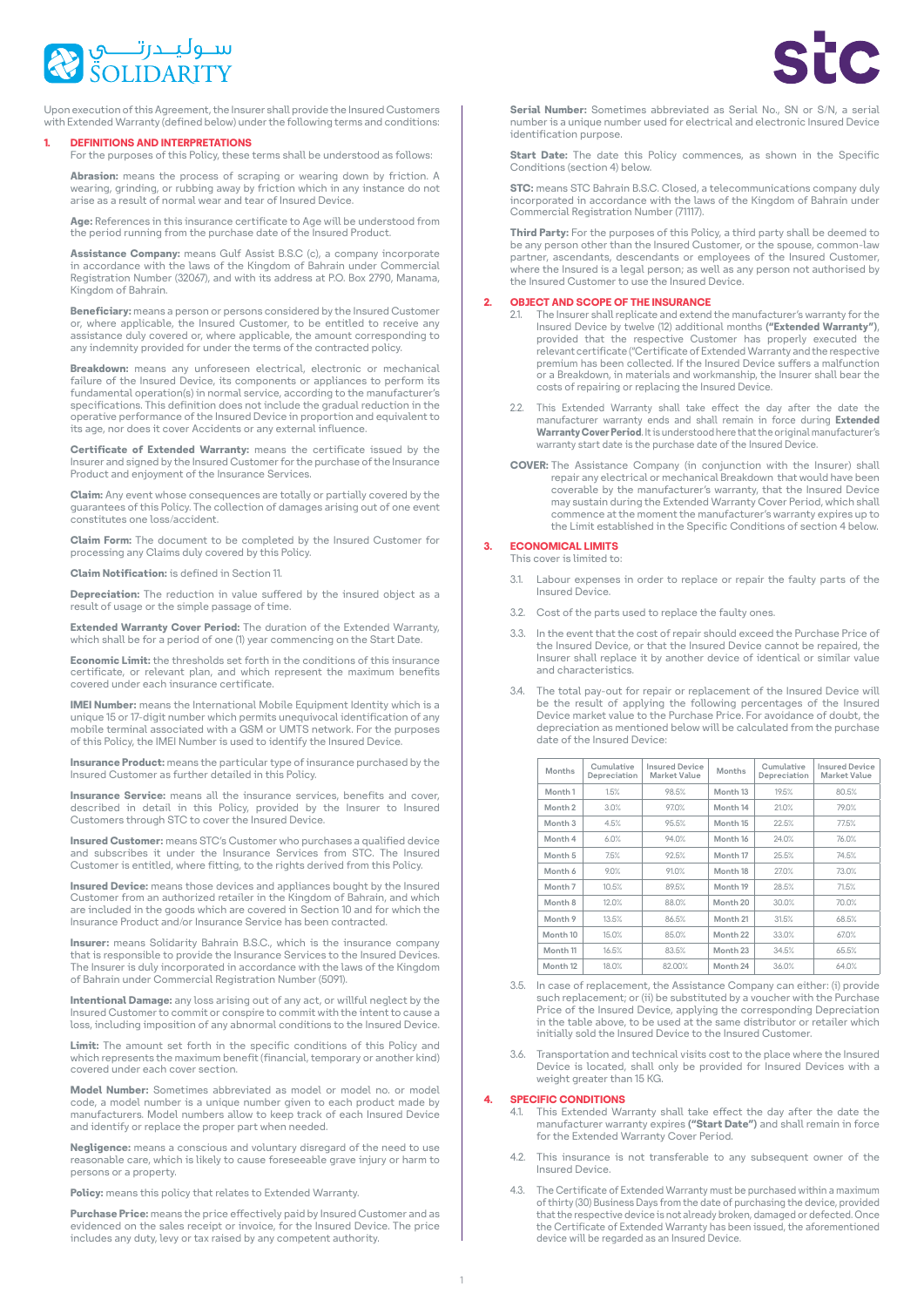

- 4.4. This Certificate of Insurance & Extended Warranty is not renewable
- 4.5. The Insured Device (besides the general information) must be identified on the Certificate of Insurance & Extended Warranty with the following: IMEI (International Mobile Equipment Identity) or serial number
- 4.6. The maximum Limit for replacement cost for the whole duration of the Extended Warranty Cover Period will be in any case, the Purchase Price of the Insured Device after applying Depreciation in accordance with section 3.4 above
- 4.6.1. In the event that the Insured Device has been replaced through<br>STC's insurance program (via stc protect), the Extended Warranty, if prochased, will still be applicable on the replaced device, up until the expiry date of the Certificate of Insurance & Extended Warranty
- 4.6.2. In the event that the Insured Device has been replaced through the Manufacturer's Warranty or STC's Extended Warranty program (via stc protect), the Insurance Product, if purchased, will still be applicable on the replaced device, up until the expiry date of Extended Warranty Cover Period.
- The Insured Customer is responsible for the backup of software and saving data residing on the Insured Device. During hardware service, the workshop may delete the contents of the Insured Device and reformat the storage media.

#### **5.** SPECIFIC EXCLUSIONS

In addition to the General Exclusions (provided in section 6 below) to all the cover sections, this cover shall not be provided for the following cases and their consequences:

- 5.1. Insured Device, which have had their manufacturer's warranty voided for any reason.
- 5.2. Such Breakdown which occurs during the manufacturer's warranty period and is covered directly by the manufacturer until after the end of manufacturer warranty period.
- 5.3. Failures or elements not expressly included in the manufacturer's warranty certificate.
- 5.4. Parts and labour for parts that are still covered by the manufacturer's .warranty
- 5.5. Damages caused by an accidental external cause.

#### **GENERAL EXCLUSIONS**

On a general basis for all the guarantees and benefits under the present General Conditions, the consequences of the following are excluded from any quarantee object of this contract:

- 6.1. Insured Device which are acquired outside the Kingdom of Bahrain.
- 6.2. Losses that occur outside the Kingdom of Bahrain.
- 6.3. Goods that are not included in Section 10.
- in stated the affected lesured Device does not match the details stated in the Certificate of Insurance.
- 6.5. The process of maintenance, cleaning and re-setting,
- 6.6. Cost of dismounting for the diagnosis, when the Breakdown is not covered under the Certificate of Insurance & Extended Warranty for any reason
- $6.7.$  Breakdown caused by accidental damage such as but not limited to dropping accident, impact accident, sand damage, liquid spill damage, humidity damage, abrasion damage, robbery and burglary
- 6.8. Any Breakdown caused by pre-existent defects, this is, defects that where obvious and evident during the manufacturer's warranty period.
- 6.9. Normal wear and tear, obsolescence.
- 6.10. Repairs conducted without previous permission from the Insurer except the manufacturer or authorized service provider by manufacturer under manufacturer's warranty.
- 6.11. Transportation costs to and from the authorized repair facility, except the Insured Device weigh over 15KG weight.
- 6.12. Routine maintenance, cleaning, lubrications, adjustments or alignments, overhaul, modification and de-scaling.
- 6.13. Any appliance, which has been used for commercial or rental purposes.
- 6.14. Any defect caused as a result of improper usage, negligence, transit/ .m., access with the damage and willful misuse.
- 6.15. Any defect cause by usage of wrong power supply, voltage, video head cleaning, corrosion, rust or stains or any problem with supply of electricity, gas or water.
- 6.16. When the Serial Number/Model Number of the set has been tampered with or removed.
- 6.17. Modification/alteration of any sort made to circuitry, original design of the appliance.
- 6.18. Data/hardware corruption arising due to computer virus infection
- 6.19. Video/audio head, plugs, batteries, control knobs, connecting cords, remote control, cartridges, cabinets, smart cards, dust bags, air/water filters, fuses, light bulbs, fluorescent tubes, related starters, attachments, cables, light covers, or rain covers and other consumables as applicable.
- 6.20. Air filters, evaporator coils, condenser coils, gas charging, circuit<br>breakers, voltage stabilizers, scanners, remote controls, sheet metal parts, thermocol parts and all plastic parts.
- 6.21. Any natural disaster, including but not limited to earthquake, subsidence, sinkhole collapse, landslide, mudslide, earth sinking or tsunami.
- 6.22. Incomplete installation or incorrect operation or incorrect voltage and excessive use and maintenance, cleaning or damage resulting from failure to perform normal maintenance as outlined in the owner's manual.
- 6.23. Loss or damage to recording media, software or data, software defects or software generated problems.
- 6.24. Loss of stored data during the process of dismantling for repairs.
- 6.25. Any consumable such as replaceable printer heads.
- 6.26. Any food or medicine loss due to product failure
- 6.27. Pollution, corrosion, as well as any variation or harmful influence of water, air or soil and, in general, on the environment.
- 6.28. Nuclear Hazard, reaction or radiation or radioactive contamination, however caused.
- 6.29. War, including undeclared or civil war, military force insurrection, rebellion, usurped power or action taken by government authority.
- 6.30. Custody or safekeeping expenses.
- 6.31. Breakdowns due to repairs, modifications, action on the appliance of a technician not authorized by the manufacturer or the Assistance Company, or blatant oversight of the instructions provided by the manufacturer
- 6.32. Breakdowns of aesthetic or structural parts, such as the casing, frame or any decoration
- 6.33. Manufacturing defects acknowledged or accepted by the manufacturer, as well as epidemic failures
- 6.34. Any kind of civil liability incurred by the Insured Customer.
- 6.35. Failures caused by mishandling or inadequate use, including but not limited to bumps or hits.
- 6.36. Failures caused by heat or cold exceeding the manufacturer's indications, and voltage changes.
- 6.37. Any Breakdown or damage reimbursable under any other insurance or warranty.
- 6.38. Aesthetic defects, corrosion and rust, whether caused by normal wear and tear or accelerated by environmental circumstances.
- 6.39. Removal and reinstallation of interlocking appliances
- 6.40. Breakdowns of accessories or complements, such as remote control, adapters, battery chargers, transformers, external cables, buttons, handles antennae recipients connectors plugs etc.
- 6.41. Breakdowns caused by accessories not approved by the manufacturer, as well as by failures in generators or transformers in general unless supplied directly by the manufacturer.
- 6.42. Glasses, lenses, crystals, windows, lamps, light bulbs and needles
- 6.43. Changing of wear elements or those that deteriorate with normal use. such as heads, rubber or PVC conductions, exposed piping, etc.
- 6.44. Image retention on LCD, LEDS screens, plasma or projection TV screens.
- 6.45. Losses or failures of the software (including operating systems).
- 646 Screens Plasma/LCD/LEDS malfunction of 8 or less nivels per million pixels. As per the quideline manual followed by the manufacturer.
- 6.47. Every other software not authorized by the manufacturer as well as any software obtained illegally.
- 6.48. Any type of peripheral of the PC or laptop, such as mouse, keyboard, web camera, external modem, memories or external disks, microphones, headphones, headphones, speakers, input and output devices, etc.
- 6.49. Wilful acts or acts carried out in bad faith, by the Insured Customer or the person for whom he/she must respond, or those derived from the infringement or deliberate breach of the legal regulations.
- 6.50. Any fraudulent conduct in order to receive benefits from any of the<br>coverages to which the Certificate of Insurance entitles.
- 6.51. When the Insured Customer does not send the documentation requested by the Assistance Company/Insurer, necessary for the management of the incident.
- 6.52. Damage or failure of the equipment due to: a software virus; the recovery or under the original configuration of user settings, or the process of backing up or recovery of data, loss, corruption, or damage to data operating systems.